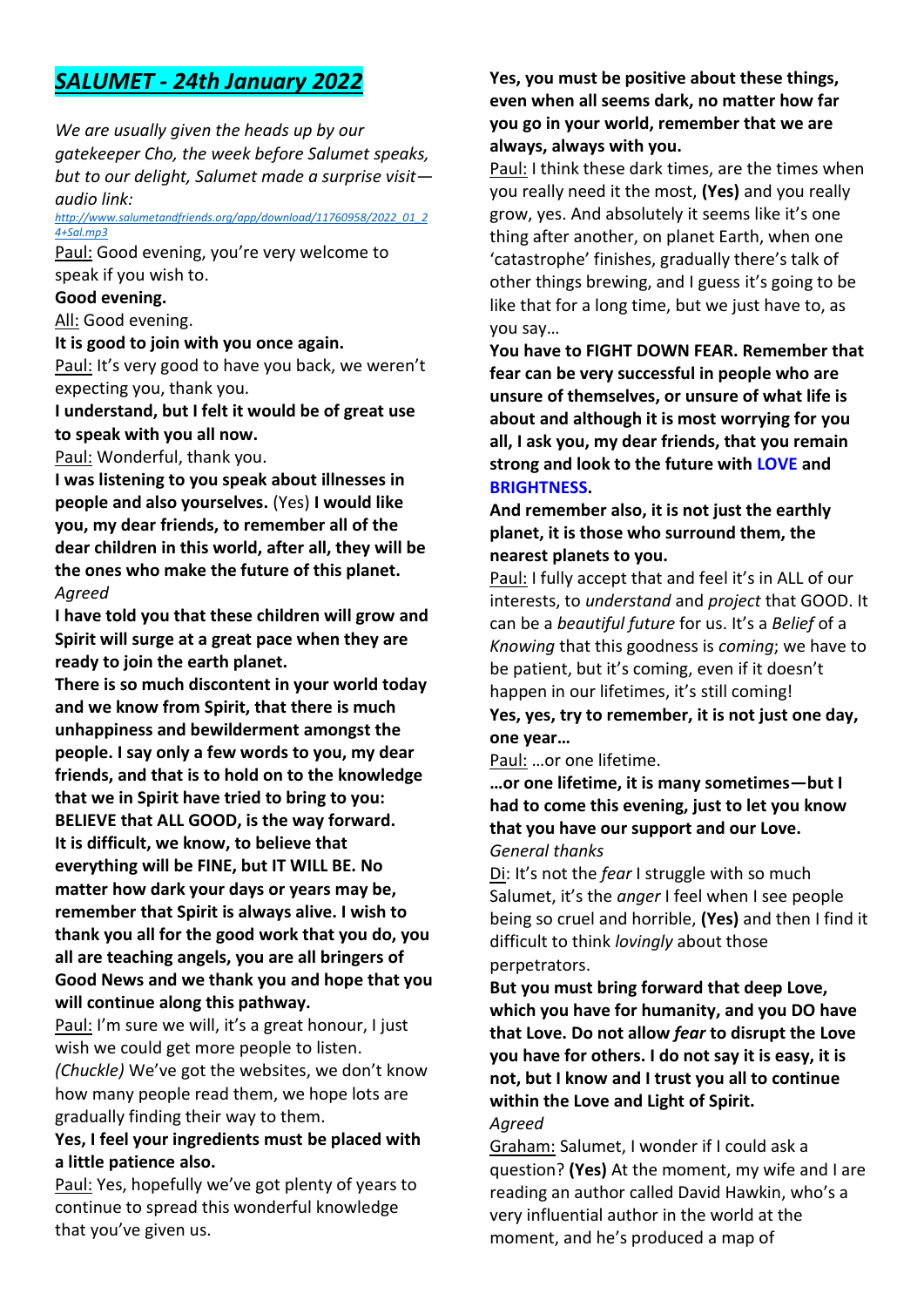consciousness, which goes from one to a thousand. A thousand would be Jesus and the average level of consciousness on this planet is about two hundred. This scale has been put together by using Kinesiology—the kinesiology approach to all sorts of things which concern our planet at this time. I was wondering if this was a useful tool for mankind at the moment?

**I understand. Anything that helps mankind can only be good at this moment in time. Whether the data or the facts are as good as they seem, we will leave it to your attendance in the coming years. But yes, consciousness, how can you measure consciousness,** (Yes) **when it is able to transmute at will? But, if the gentleman is sure that he is on the right pathway, then I say to him, 'continue'. Anything that brings happiness, or lessens fear, can only be good for the planet.** (Yes) **You understand?**

Graham: He's written about twenty books, he's died now, but his teachings are just so uplifting and they're so in parallel to **(Yes)** what you've taught, it's wonderful.

Sara: It's very much in line, yes.

Graham: He's talking about Unconditional Love… **…which we all know is to be the** *one thing* **that all of you possess, but not all of you use.** (Yes) **I say the gentleman has written from the heart and that is all I can say about it.**

Graham: Yes, he's given people many tools to help raise their consciousness, like on the subject of Unconditional Love, **(Yes)** he's said that many of us are held back by our fears, which is what you're talking about, **(Yes)** and one of the ways, when you approach and you raise your consciousness through your lifetimes, you get better and better at re-contextualising all things, from a negative to a positive, by simply looking at the situation with different levels of consciousness, will give you a totally different feeling, but as you get into those higher levels of consciousness, then re-contextualising into Unconditional Love type thinking, is so powerful, **(Yes)** and it just fits in so well, with what you've been teaching us.

**Yes, once you have this knowledge, this ability to extend your own lives and understanding, then we begin to see that there is more to life than living a life on earth,** (Yes) **or travelling to another planet, which in your case here, is not** 

**quite so good, but you are pointing in the right direction.** (Yes) **You understand?** (Yes) **Yes.** Sara: I believe he reached a point where he was not fighting with anyone or *anything* and he accepted everything that he *saw* as perfect, in its stage or evolution and everybody being at their own level of consciousness. I felt that he must have reached an incredible/beautiful place, where he didn't see the need to change anything, but just to be giving and loving of himself, to whoever was in front of him.

**You are speaking to a being, who understands fully what is being said. Remember that what you** *see* **and what you** *feel***, is from** *your thinking***,**  *your* **Love. And there are many, many levels of consciousness. I would perhaps, not use the word 'disagree', but I would say there are so many levels that you may never know about consciously. You understand what I am saying?** *Agreed*

**Yes, it is wonderful when you reach a level of understanding, which puts forward to you and all of the Universes, this sacred, sacred way of thinking.**

**Now, I am so pleased, my dear friends, to have joined with you this time. But I feel for now, we must say goodbye, until we meet once again.**

Paul: It was a lovely surprise.

*General thanks*

Graham: An absolute joy!

Paul: Our love goes with you, as always. *Notes:*

*1. Graham's question refers to author David R Hawkins, who was a deep-thinking Psychiatrist in his working life, who explored consciousness and enlightenment. He wrote 'Power Vs Force', and many other books.*

*2. Salumet reminds us to remember the children, who of course are the future.*

*Much has been spoken about children, here are a few snippets:* 

*Millennium children: 20/01/2014:*

**So much has been said and written about what you call 'millennium children'—that they have come with special spiritual gifts and so forth. I would like to say that at this time in your earthly evolution—that all people, not only millennium children, take great pleasure in coming to this world at this time. Because we have amongst them so many wise souls, these children will**